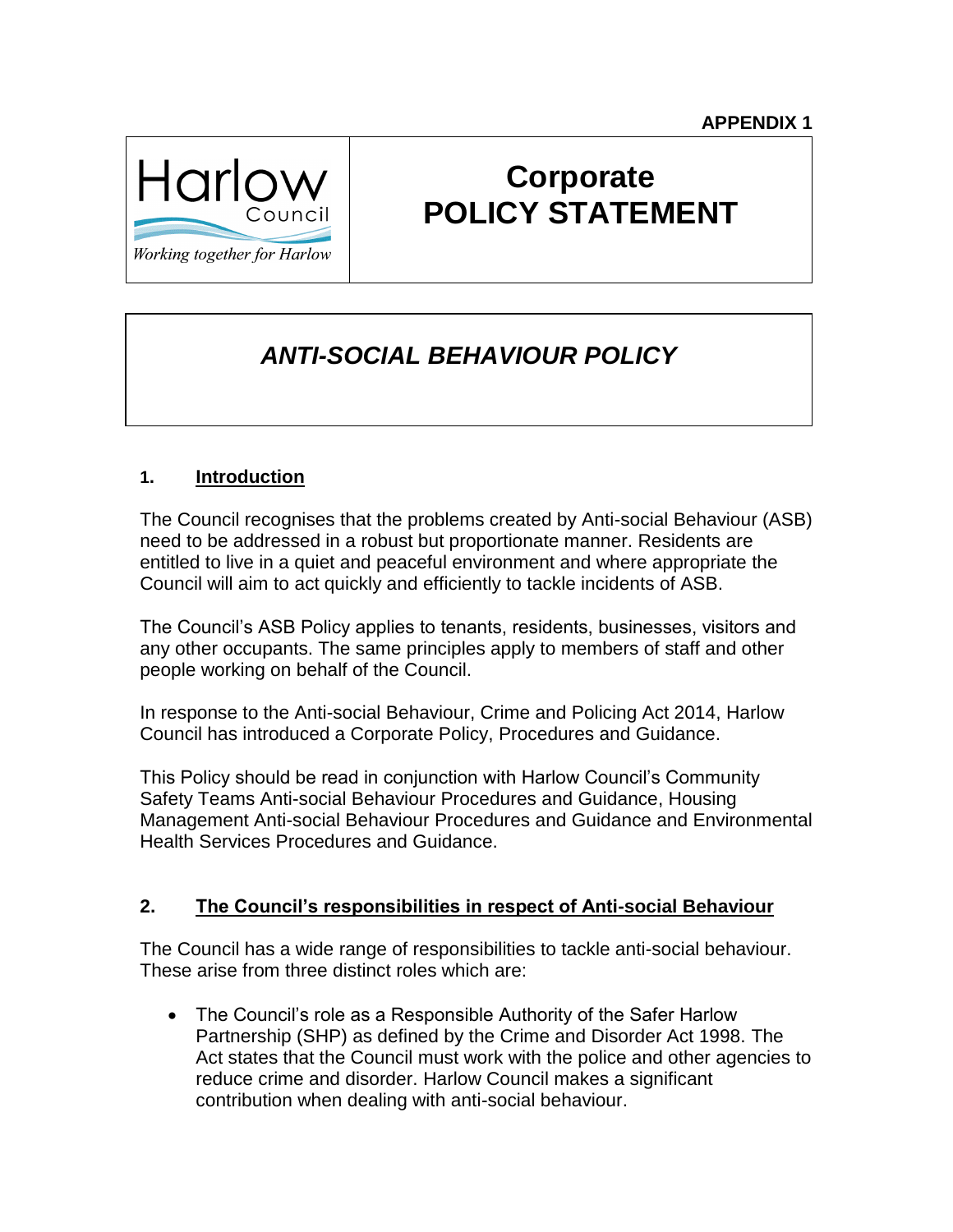- The Council has a role in responding to anti-social behaviour affecting private properties, businesses and open public spaces.
- As a landlord the Council has a duty to respond to anti-social behaviour affecting the properties it manages. The Council's landlord duties and powers are in addition and compliment the duties and powers it has to deal with anti-social behaviour in the wider community.
- The Council has a range of responsibilities to deal with 'Environmental' ASB such as noise, litter, bonfires, dumped rubbish and abandoned cars. These responsibilities arise from a number of Acts, but in particular the Environmental Protection Act 1990.

Whilst these are distinct roles, there are very strong links between all four and close working arrangements have been developed between teams that deliver the various services. ASB is tackled by a number of different teams within the Council, each works to its own set of policies and procedures.

- The Council will consider all possible powers, civil and criminal, available to it and take appropriate action.
- The Council will forward reports of anti-social behaviour to the police where necessary.
- Enforcement action against anti-social behaviour can take an informal, quasi-legal, or legal form. Prompt, targeted action is sometimes more successful than drastic action for tackling ASB before it escalates.

#### **3. What is Anti-social Behaviour**

The Anti-social Behaviour, Crime and Policing Act 2014 defines anti-social behaviour as:-

- (a) conduct that has caused, or is likely to cause, harassment, alarm or distress to any person,
- (b) conduct capable of causing nuisance or annoyance to a person in relation to that person's occupation or residential premises, or;
- (c) conduct capable of causing housing-related nuisance or annoyance to any person.

Anti-social Behaviour covers the range of behaviour from low-level nuisance to serious harassment, which can damage the quality of life and interfere with the ability of people to use and enjoy their home or community.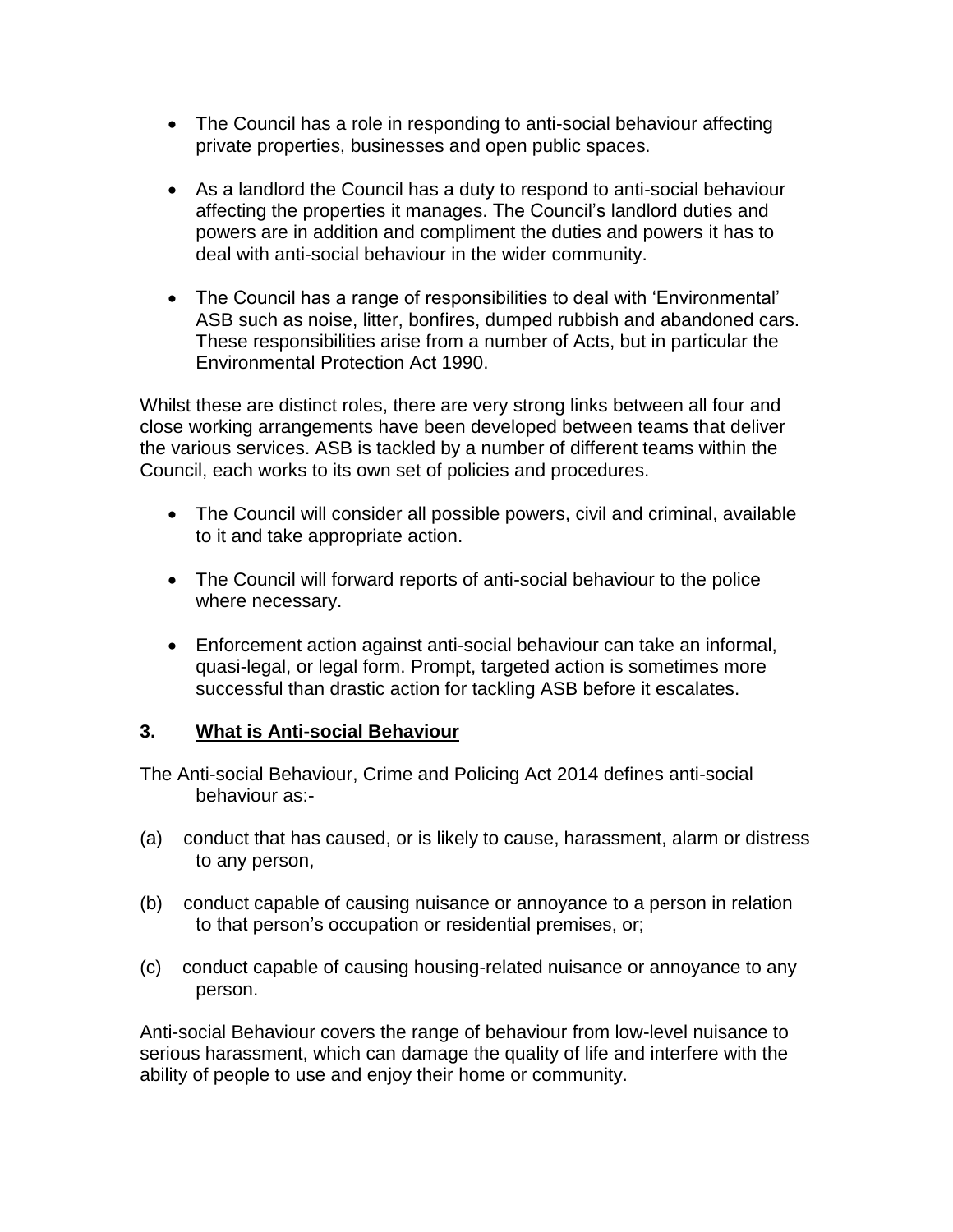#### **4. Reporting and dealing with Anti-social Behaviour**

As part the Council's continued commitment to address anti-social behaviour and the perception that anti-social behaviour is a problem in Harlow, in partnership the Council will:

- Work to ensure reporting anti-social behaviour is as easy as possible. Take all reports seriously, by recording and investigating all cases, and keep victims informed of action taken.
- Ensure that all victims and witnesses are treated fairly, with dignity and respect; listen to victims and provide ongoing support where appropriate, particularly to those victims considered vulnerable.
- Support victims of anti-social behaviour by providing practical support in partnership with victim support agencies to address victim's needs.
- Share relevant information and intelligence on anti-social behaviour with partners; analyse information to identify repeat victimisation, known perpetrators and affected parties and respond speedily to such intelligence.
- Tell the public what the Council is doing to tackle anti-social behaviour so they have the confidence to report issues, and encourage residents to play their part in reducing anti-social behaviour.
- Ensure that the Safer Harlow Partnership provides suitable routes which communities or individuals can raise concerns when it is considered that anti-social behaviour is not being taken seriously.
- Through education and early intervention, work to reduce and where possible prevent anti-social behaviour and the perception that anti-social behaviour is a problem in the communitiy.
- Respond in a timely manner to reports of breaches of anti-social behaviour enforcement measures.

#### **5. Working with partners in order to deliver an effective, value for money Anti-social Behaviour Service across the community**

The Council will play a full part as a lead member of the Safer Harlow Partnership and in partnership it will: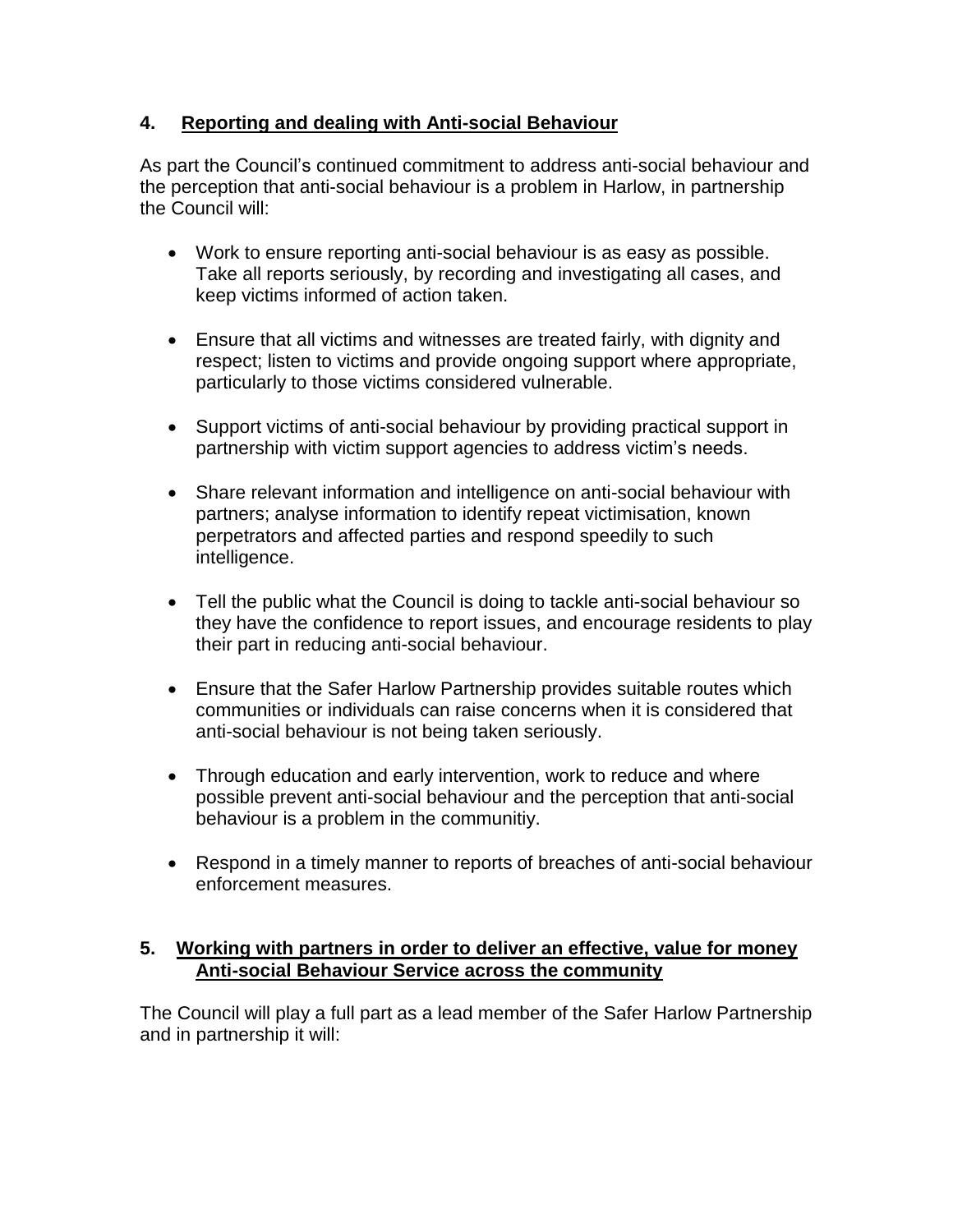- Participate in relevant strategic or preventative initiatives, being mindful of its core activities, current workload and cost of participation relative to the likely benefits.
- Participate in multi-agency workgroups dealing with specific ASB issues.
- Work with registered social landlords, private landlords, letting agents, education establishments and businesses, providing professional advice and support as required so that organisations can act confidently to prevent or tackle ASB making use of their own resources.

#### **6. Anti-social behaviour will be addressed firmly, fairly and proportionately**

The Council will:

- Take any reasonable early action to protect people and property.
- Investigate the circumstances and seek to understand all the facts of any matter reported to the Council.
- Use the tools and powers available to the Council under current legislation, Council policy and according to the Council's best professional judgment.
- Take into account (and adjust the Council's approach as necessary) when a victim or a perpetrator is a vulnerable person.
- Not necessarily intervene in low level disputes between households concerning minor lifestyle differences.
- With the consent of people involved, the Council may refer suitable lowlevel cases to a mediation service.

#### **7. Concerns for children, young people or vulnerable adults**

During the course of an investigation an Officer may come across a person whose welfare may raise concerns. Whether or not the subject has a direct connection to the case under investigation, it remains the duty of Officers to ensure that these concerns are properly logged and the Council's Safeguarding Policy is adhered to.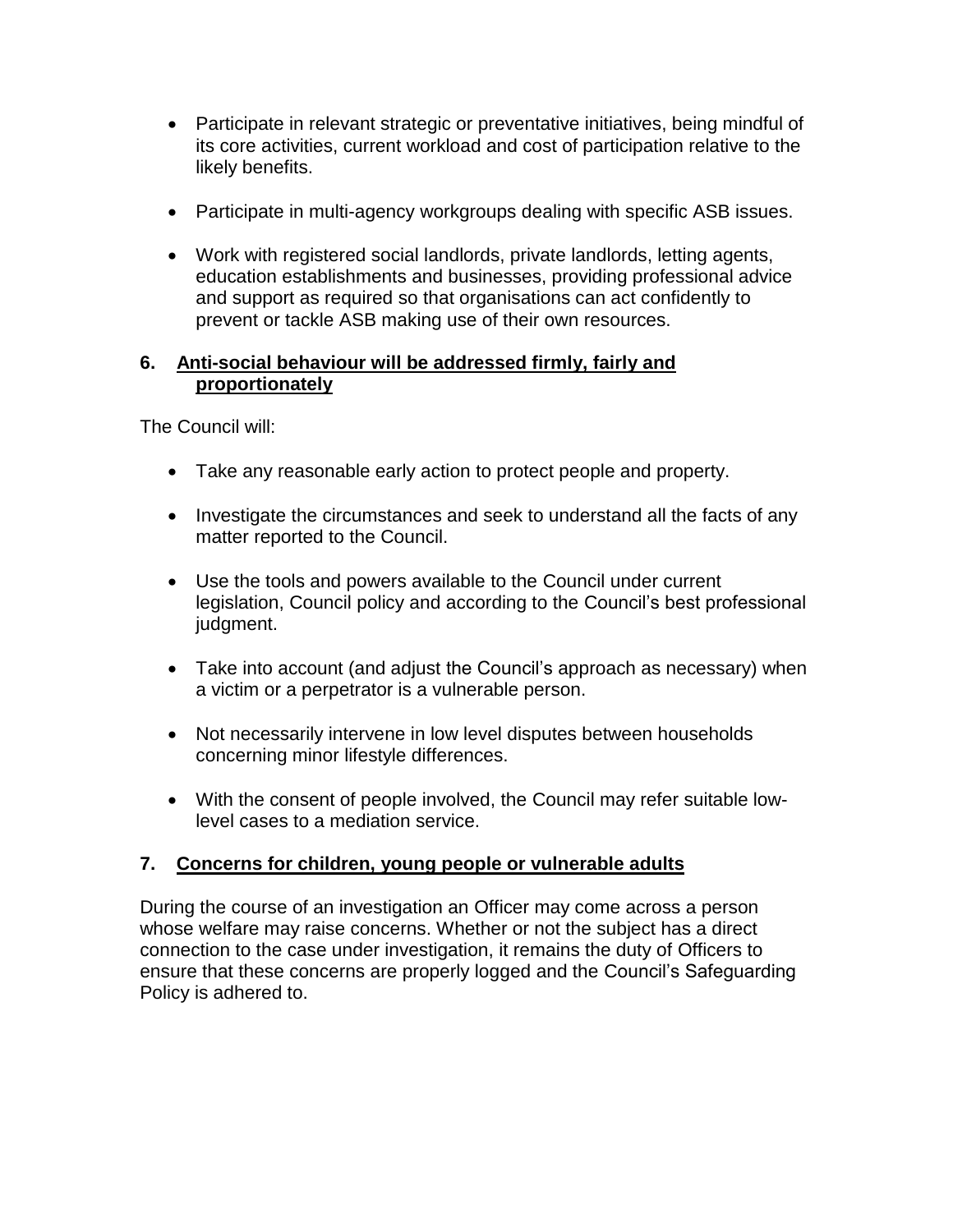#### **8. Information Sharing**

Where appropriate, the council will share information with relevant partners so the council can carry out its functions and duties in accordance with the Crime and Disorder Act 1998.

The Council will work within the provisions of the Data Protection Act which provides a background for the sharing of information and the need for confidentiality and privacy.

#### **9. Discretion**

This policy commits the Council to deal with anti-social behaviour in a way that will be fair and, in all important respects, consistent across cases of a similar kind. However, its services are constantly evolving and each anti-social behaviour case the Council deals with is likely to be unique in some or other aspect. This means that the Council may occasionally use its discretion to vary its approach from that described in this policy.

#### **10. Complaints**

- **10.1.** Where members of the public feel that positive action is not taking place to deal with anti-social behaviour they can complain by contacting the Council and requesting a copy of the Complaints Procedure which provides step by step guidance on making a complaint.
- **10.2** Where members of the public have made three complaints of ASB or one complaint of Hate Crime in a qualifying six month period where no action has been taken the complainant can make an application for an Anti-social Behaviour Case Review (Community Trigger).
- **10.3** Any application for ASB Case Review will adhere to the Essex model as agreed by all councils and the Office of the Police and Crime Commissioner (OPCC)
- **10.4** ASB Case Reviews that meet the threshold for review will be managed in accordance with the Council's ASB Case Review Guidance:

<http://www.harlow.gov.uk/anti-social-behaviour-case-review-guidancepdf>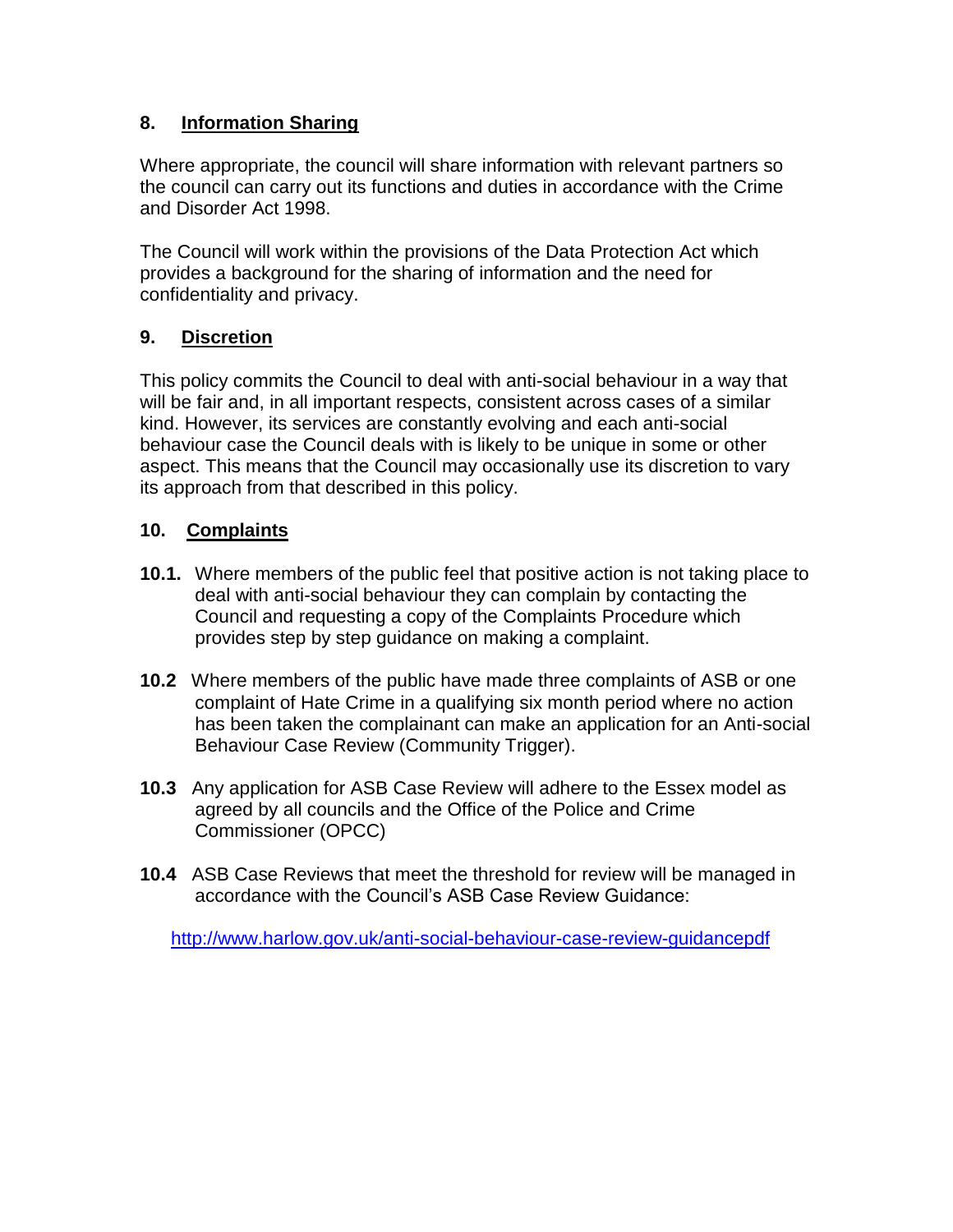#### **11. Tools available to tackle Anti-social Behaviour**

#### **11.1 Mediation**

In many cases of anti-social behaviour, mediation can be an effective tool, solving the issue by bringing all parties to the table. This can be very effective in neighbour disputes and lifestyle differences and similar situations where it is difficult to identify the victim and the perpetrator.

For mediation to deliver long-term solutions, those in dispute should agree a solution. Mediation can be arranged by the Council's Community Safety Team, Housing Services and Environmental Health Service. It is not for the mediator to establish a solution to the issue as, in most cases, they will have already tried this with each party unsuccessfully. For mediation to deliver long-term solutions, those in dispute should agree a solution.

#### **11.2 Acceptable Behaviour Contracts**

Acceptable Behaviour Contracts are a voluntary contract between a perpetrator of anti-social behaviour and the agency or agencies acting to prevent that behaviour usually the Council and the Police. The contract will contain a number of anti-social behaviour acts that the person has been involved in and agrees not to continue together with positive measures.

The acceptable behaviour contract is not legally binding and usually lasts for six months. If a person fails to attend the interview or does not agree to sign, the contract may be used as evidence in any further court action. If the person breaches the conditions of the contract, enforcement action may be taken and this may include seeking an injunction, acceptable behaviour contracts are a tool available to the Council's Community Safety Team, Housing Services and Environmental Health Service.

#### **11.3 Civil Injunctions**

Anti-social Behaviour Orders were introduced by the Crime and Disorder Act 1998. They are Civil Orders designed to protect the public from behaviour that causes or is likely to cause harassment, alarm or distress.

The Anti-social Behaviour, Crime and Policing Act 2014 introduced the Civil Injunction which replaced Anti-social Behaviour Orders and the Anti-social Behaviour Injunction.

The purpose of the civil injunction is to offer fast and effective protection for victims and communities and set a clear standard of behaviour for perpetrators, stopping the person's behaviour from escalating and can be applied for by councils, social landlords and the police, including the British Transport Police.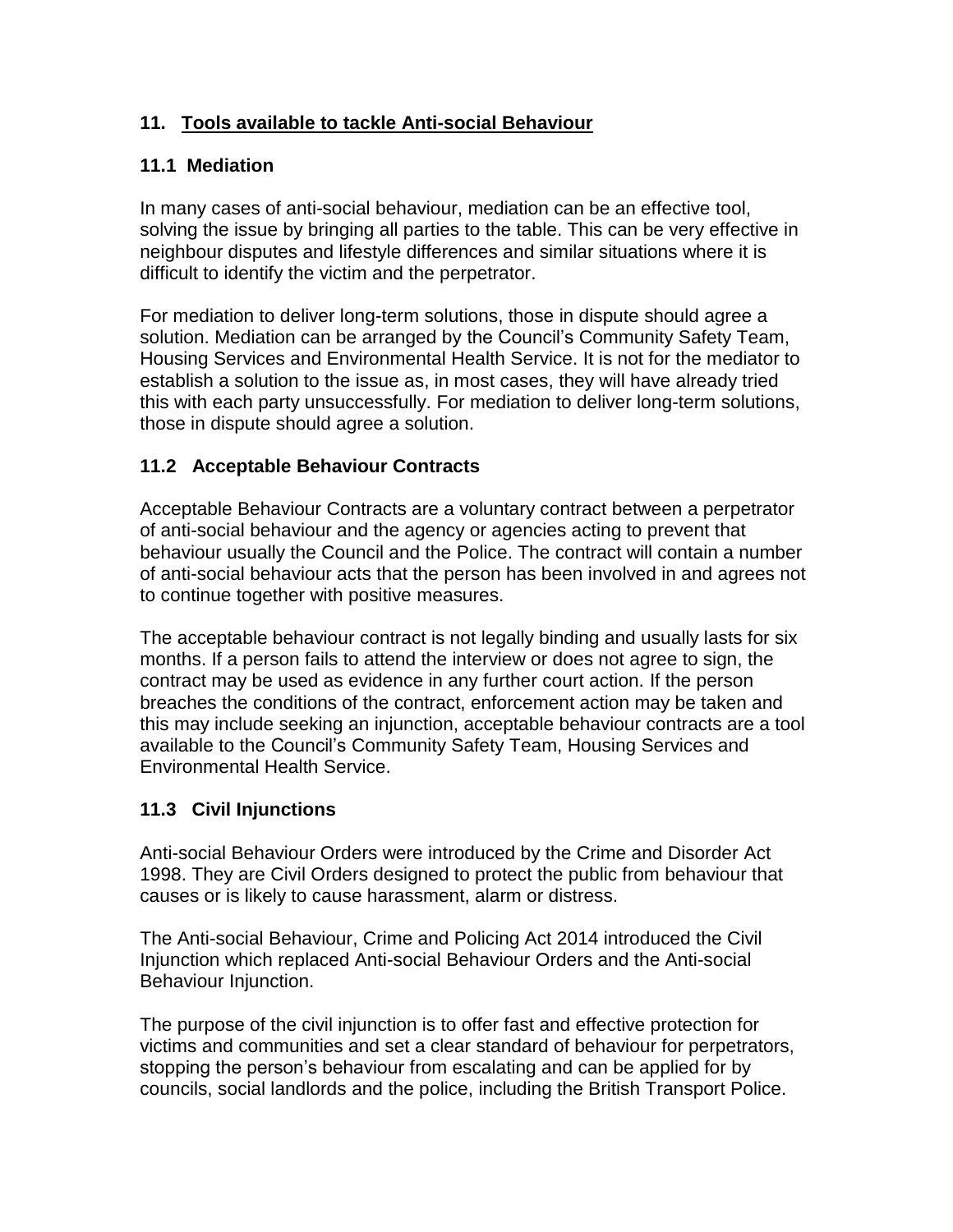The civil injunction can be used to deal with a wide range of behaviours, many of which can cause serious harm to victims and communities in both housing and non-housing related situations.

A civil injunction is issued by the County Court and High Court for those over eighteen and in the Youth Court for under eighteens. Breach of an injunction is not a criminal offence, but the breach must be proven to the criminal standard, that is, beyond reasonable doubt. Guidance for Civil Injunctions can be found in the Council's Community Safety Team Anti-social Behaviour Investigation Procedures.

#### **11.4 Criminal Behaviour Orders**

A Criminal Behaviour Order is available on conviction for any criminal offence in any criminal court. The order is aimed at tackling the most serious and persistent offenders where their behaviour has brought them before a criminal court.

A Criminal Behaviour Order can deal with a wide range of anti-social behaviours following the individual's conviction for a criminal offence. It is a criminal offence if an offender fails to comply, without reasonable excuse, with either the requirements or prohibitions in the Criminal Behaviour Order. The court has the power to impose serious penalties on conviction, including on summary conviction in the magistrates court a maximum of six months in prison or a fine or both or on conviction on indictment in the crown court a maximum of five years in prison or a fine or both. Guidance for Criminal Behaviour Orders can be found in the Council's Community Safety Team Anti-social Behaviour Investigation **Procedures** 

#### **11.5 Community Protection Notice**

A Community Protection Notice is intended to deal with particular ongoing problems or nuisances which negatively affect the community's quality of life by targeting those responsible.

A Community Protection Notice can be issued if the Council is satisfied on reasonable grounds that the conduct of the individual, business or organisation is having a detrimental effect on the quality of life of those in the locality which is persistent or continuing in nature and is unreasonable.

Possible sanctions for breach of the notice include a fixed penalty notice, paying for remedial work or forfeiture of items. Guidance for Community Protection Notices can be found in the Council's Community Safety Team Anti-social Behaviour Investigation Procedures.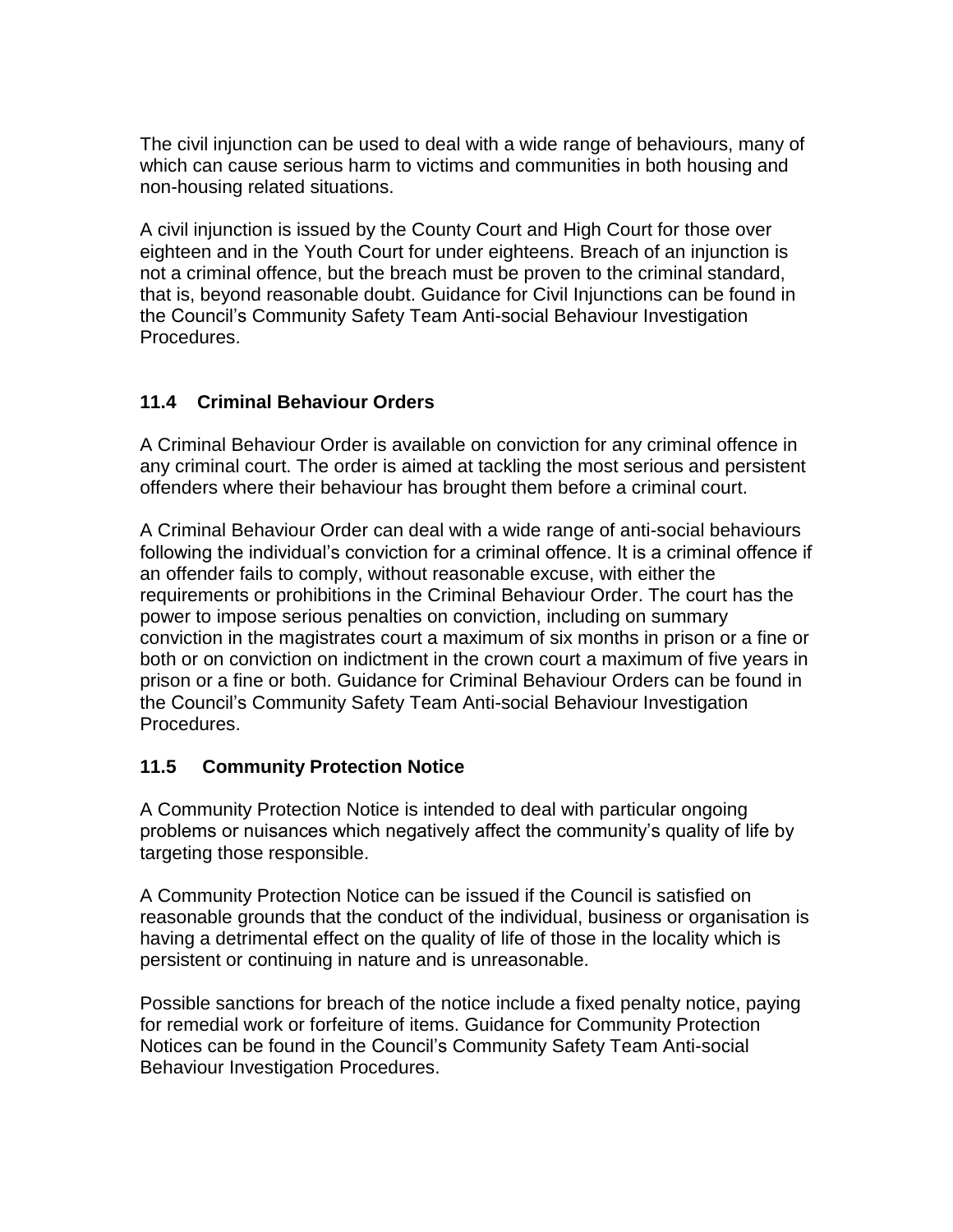#### **11.6 Public Space Protection Order**

Councils have the power to make Public Space Protection Orders, these are intended to deal with a particular nuisance or problem in a specified area that is detrimental to the local communities quality of life, by imposing conditions on the use of that land. They are designed to ensure that the law-abiding majority can use and enjoy public spaces, safe from anti-social behaviour. Duration of Public Space Protection Orders are valid for a period of three years.

Sanctions for breach of an order include a fixed penalty notice or summary conviction in the magistrate's court to a fine not exceeding £500. Guidance for Public Space Protection Orders can be found in the Council's Community Safety Team Anti-social Behaviour Investigation Procedures.

#### **11.7 Anti-social Behaviour Injunction**

The Housing Act 1996 sections 153a, 153b, 153c, and 153d enable social landlords to apply to the court for an injunction to prevent anti-social behaviour, unlawful use of premises and breaches of conditions of tenancy. An injunction is a civil remedy obtained through the County Court and either compels a person to do something or forbids a person from doing something.

The Housing Act 1996 also allows for a power of arrest in relation to a breach or an anticipated breach of the terms of the tenancy agreement. Guidance for Antisocial Behaviour Injunctions can be found in the Council's Community Safety Team Anti-social Behaviour Investigation Procedures.

#### **11.8 Demoted Tenancy**

Sections 14 and 16 of the Anti-social Behaviour Act 2003 allow the local housing authority to apply to the court for a demotion order, which when applied to a secure tenancy results in a non-secure tenancy. This removed the tenants "Right to Buy", Right to Exchange", and their security of tenure for a minimum of one year. If, however, the behaviour of the tenant is modified within this period, a new secure tenancy agreement is issued. Guidance for Demoted Tenancies can be found in the Council's Housing Service's Management Anti-social Behaviour Procedures.

#### **11.9 Possession Orders**

Possession proceedings allow landlords to apply for and possibly take back possession of a property in cases where there has been a breach of the tenancy.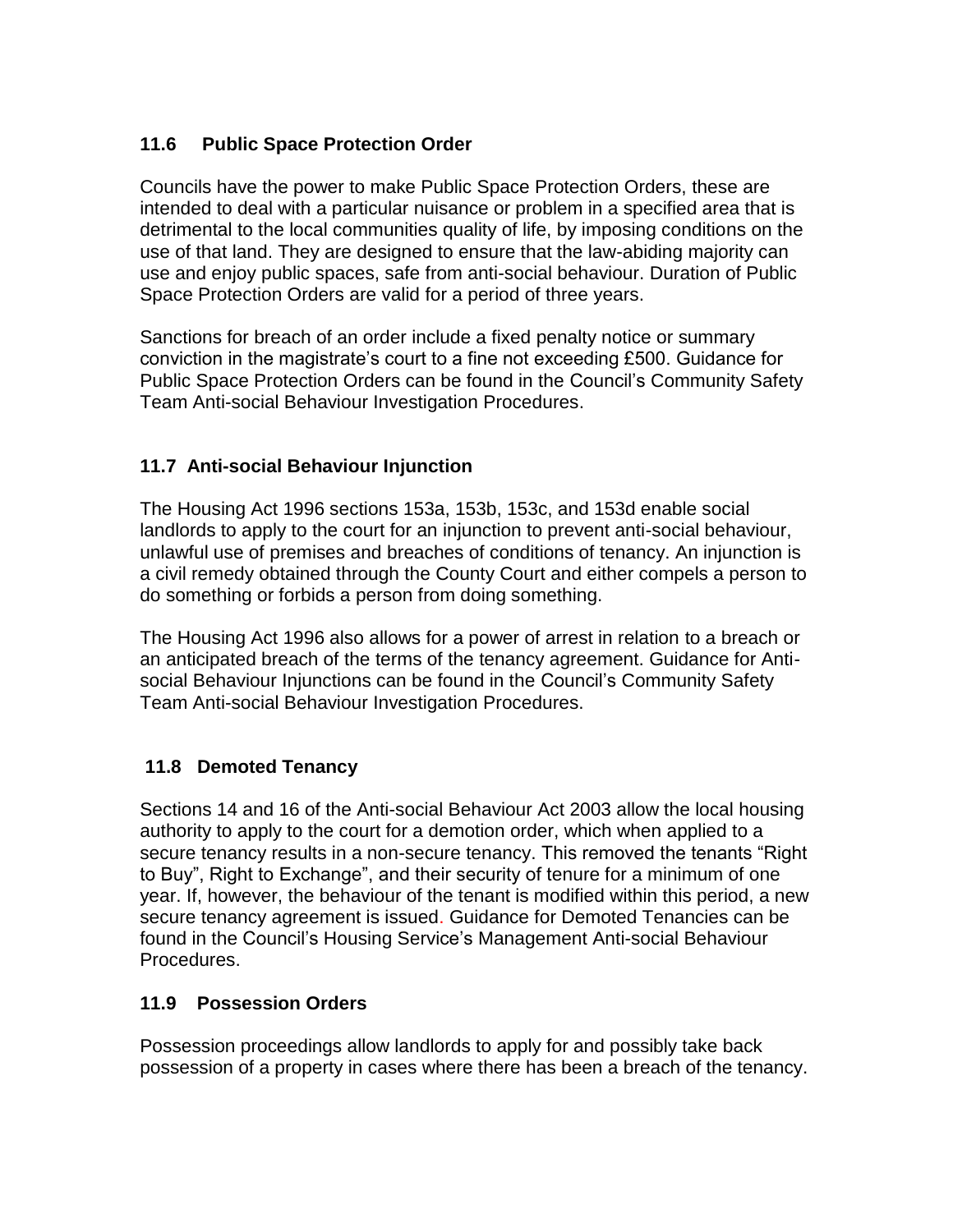A Notice of Seeking Possession will be served in the first instance and then an application to the County Court for a hearing must be made. It is at this hearing the judge will decide if it is reasonable for the perpetrator to lose their home. Guidance for Possession Orders can be found in the Council's Housing Service's Management Anti-social Behaviour Procedures

#### **11.10 Amendments to the Discretionary Grounds for Eviction**

Section 98 of the Anti-social Behaviour Crime and Policing Act 2014 inserted new provisions into the 1985 and 1988 Acts to enable the landlord to seek possession where a tenant (or a person living in or visiting the tenants home) is guilty of conduct likely to cause nuisance or annoyance to the landlord, or someone employed in connection with the landlords management functions. There is no requirement for this conduct to have taken place within the locality of the tenant's home. Guidance for amendments to the discretionary grounds for eviction can be found in the Council's Housing Service's Management Anti-social Behaviour Procedures.

#### **11.11 Closure Orders**

Section 4 of The Anti-social Behaviour, Crime and Policing Act 2014 Act gives the Council and/ or the Police powers to issue a closure notice in respect of premises that are being used, or are likely to be used, to commit nuisance or disorder.

Following service of the notice an application must then be made for a Closure Order to the Magistrates Court within 48 Hours. An order can be granted for up to 3 months initially and possibly extended to 6 months during which time entering or remaining in the premises is an offence and the property will be sealed.

As the landlord, where a Closure Order is granted, possession proceedings should commence as soon as possible after the order has been made, unless there are extenuating circumstances not to seek a possession order. Guidance for Closure Orders can be found in the Council's Community Safety Team Antisocial Behaviour Investigation Procedures.

#### **11.12 Statutory Noise Nuisance**

Part III of the Environmental Protection Act 1990 provides a statutory regime to deal with certain specified matters some of which that might also constitute antisocial behaviour. The most relevant example is noise crossing the boundary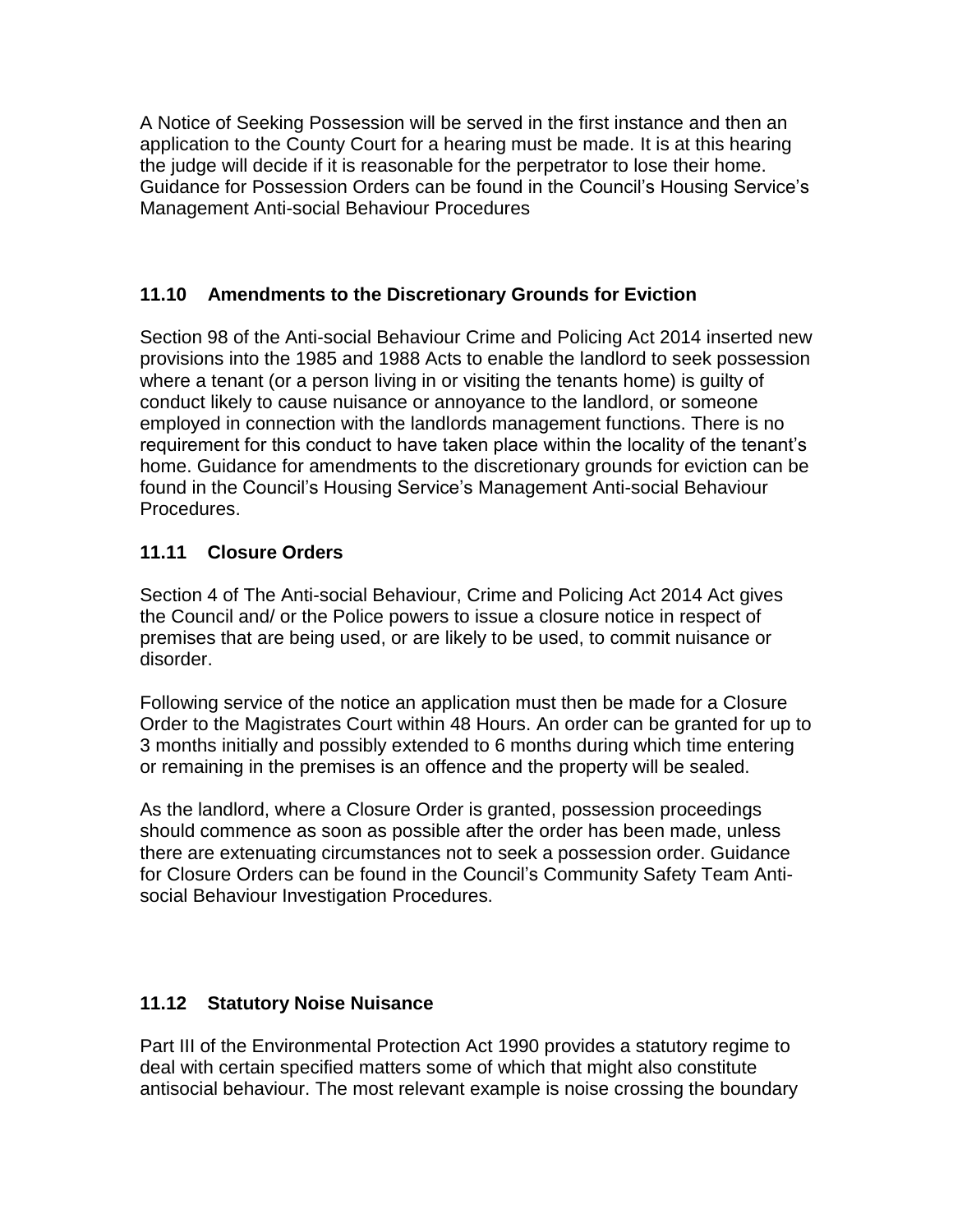between premises, which if in general it meets the definition of a nuisance at common law will be a statutory nuisance.

The Council will carry out a reasonable investigation of alleged statutory nuisances, and if it is satisfied that a nuisance exists, will serve a statutory notice on the person responsible requiring that the nuisance be abated. It is an offence to fail to comply with an Abatement Notice, and the Council also has powers to abate the nuisance itself including in the case of noise, seizure of noise-making equipment, and recover the cost of doing so in Court from the person responsible. On conviction, the Court may impose a fine of up to £ 5,000, may impose a daily penalty for ongoing offences, and may order any property seized to be forfeited.

Should these measures prove insufficient to abate nuisance, further measures such as an application for a Criminal Behaviour Order (described above) on conviction may be considered appropriate.

Complaints about noise that might be a Statutory Nuisance are dealt with in accord with the Council's approach to investigation of Statutory Nuisances, explained in the Advice Note for service users.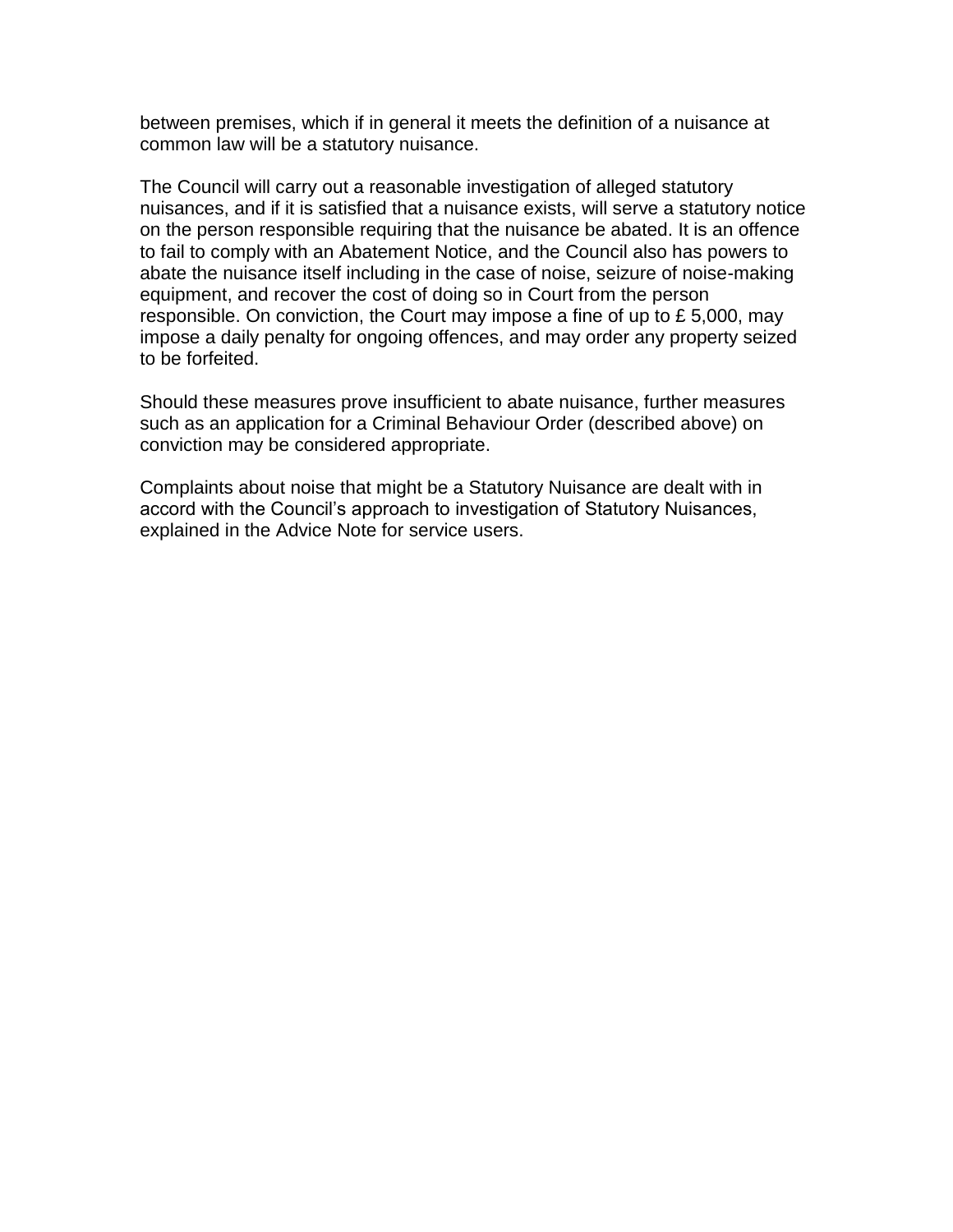### **Anti-social Behaviour, Crime and Policing Act 2014 - Outline of the new powers APPENDIX 2**

| <b>New Power</b>                                                                                                                                                               | <b>Old Powers</b>                                                                                                                                                                                                                                                          | <b>Test</b>                                                                                                                                                                                                                                                                                                                                                                           | <b>Details</b>                                                                                                                                                                                                                                                                                                                                                                                                                                                                                                                                                                  |
|--------------------------------------------------------------------------------------------------------------------------------------------------------------------------------|----------------------------------------------------------------------------------------------------------------------------------------------------------------------------------------------------------------------------------------------------------------------------|---------------------------------------------------------------------------------------------------------------------------------------------------------------------------------------------------------------------------------------------------------------------------------------------------------------------------------------------------------------------------------------|---------------------------------------------------------------------------------------------------------------------------------------------------------------------------------------------------------------------------------------------------------------------------------------------------------------------------------------------------------------------------------------------------------------------------------------------------------------------------------------------------------------------------------------------------------------------------------|
| <b>Civil Injunction</b><br>Part 1 of the Anti-<br>social Behaviour,<br>Crime and Policing<br>Act 2014.<br>Application for<br>Injunction against<br>a person aged 10<br>or over | Anti-social Behaviour Order<br>$\bullet$<br>(ASBO) on application<br>Anti-Social Behaviour<br>$\bullet$<br>Injunction (ASBI)<br>Drinking Banning Order<br>$\bullet$<br>(DBO) on application<br>Individual Support Order<br>(ISO)<br><b>Intervention Order</b><br>$\bullet$ | On the balance of probabilities;<br>Behaviour likely to cause harassment,<br>$\bullet$<br>alarm or distress (non-housing related<br>anti-social behaviour; or<br>Conduct capable of causing nuisance<br>$\bullet$<br>or annoyance (housing-related anti-<br>social behaviour); and<br>Just and convenient to grant the<br>$\bullet$<br>injunction to prevent anti-social<br>behaviour | Civil order in County Court or High<br>$\bullet$<br>Court or High Court for over 18s and<br>Youth Court for 10-17yr olds<br>Positive requirements can be included<br>$\bullet$<br>aimed at getting the perpetrator to<br>address the underlying causes of their<br>anti-social behaviour<br>Local councils, social landlords, police<br>$\bullet$<br>Environment Agency & NHS Protect<br>can apply<br>Breach is not a criminal offence                                                                                                                                          |
| <b>Criminal</b><br><b>Behaviour Order</b>                                                                                                                                      | Anti-Social Behaviour Order<br>$\bullet$<br>on conviction (CRASBO)<br><b>DBO</b><br>$\bullet$                                                                                                                                                                              | If the court is satisfied beyond<br>$\bullet$<br>reasonable doubt that the offender has<br>engaged in behaviour that has caused<br>or likely to cause harassment, alarm or<br>distress to any person; and<br>The court considers that making the<br>order will help prevent the offender<br>from engaging in such behaviour                                                           | Issued by any criminal court for any<br>$\bullet$<br>criminal offence<br>Crown Prosecution Service (CPS) is<br>most likely to be the applicant whether<br>through their own initiative or following<br>a request from the police or council<br>Breach is criminal offence and must be<br>$\bullet$<br>proved to a criminal standard of proof,<br>that is, beyond reasonable doubt<br>The ASB does not have to relate to the<br>criminal offence being dealt with but<br>maybe linked as a cause/effect<br>Consultation requirement with Youth<br>Offending Teams for under 18's |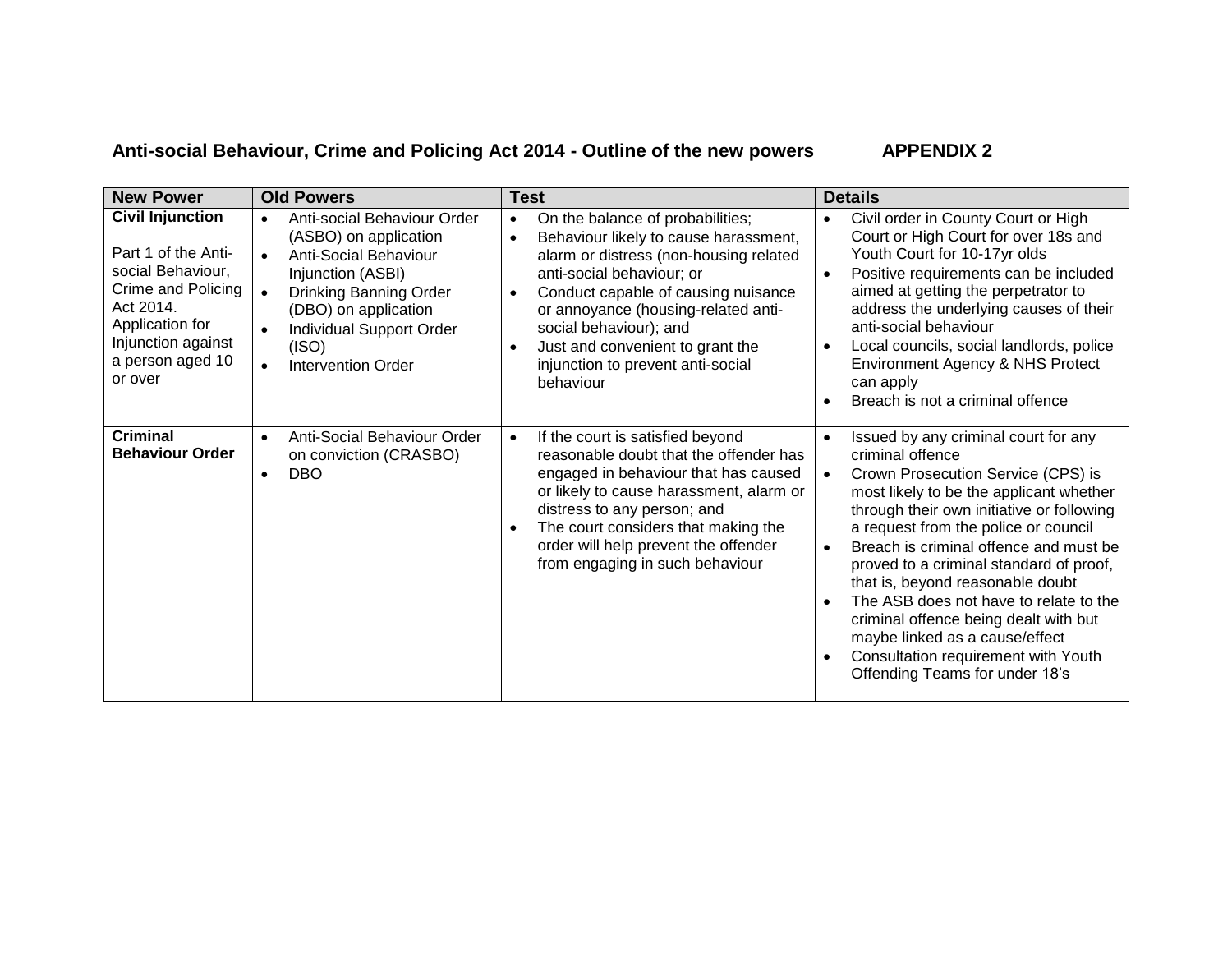| <b>New Power</b>                                                                                                                                                                     | <b>Old Powers</b>                                                                                                                | <b>Test</b>                                                                                                                                                                                                                                                                                                                   | <b>Details</b>                                                                                                                                                                                                                                                                                                                                                                                                        |
|--------------------------------------------------------------------------------------------------------------------------------------------------------------------------------------|----------------------------------------------------------------------------------------------------------------------------------|-------------------------------------------------------------------------------------------------------------------------------------------------------------------------------------------------------------------------------------------------------------------------------------------------------------------------------|-----------------------------------------------------------------------------------------------------------------------------------------------------------------------------------------------------------------------------------------------------------------------------------------------------------------------------------------------------------------------------------------------------------------------|
| <b>Dispersal Power</b><br>(Police power)                                                                                                                                             | <b>Dispersal Order</b><br>$\bullet$<br>Direction to leave<br>$\bullet$                                                           | Contributing or likely to contribute to<br>$\bullet$<br>members of the public in the locality<br>being harassed, alarmed or<br>distressed (or the occurrence of<br>crime and disorder); and<br>Direction necessary to remove or<br>$\bullet$<br>reduce the likelihood of the anti-<br>social behaviour, crime and<br>disorder | Powers for Police Officers in uniform<br>$\bullet$<br>and PCSO's if designated by the<br><b>Chief Constable</b><br>Dispersal for up to 48 hours within a<br>$\bullet$<br>specified area<br>Under 16s can be returned home or<br>taken to a place of safety<br>Powers to confiscate any item that<br>could be used to commit ASB, crime<br>or disorder<br>Breach is a criminal office                                  |
| <b>Community Protection Notice</b><br>(CPN)<br>Part 4, Chapter 1 of the Anti-<br>Social Behaviour, Crime and<br>Policing Act 2014 issue of<br><b>Community Protection notices</b>    | Litter clearing notice<br>$\bullet$<br>Street litter control<br>$\bullet$<br>notice<br>Defacement removal<br>$\bullet$<br>notice | Behaviour has to:-<br>Have a detrimental effect on the<br>$\bullet$<br>quality of life of those in the locality;<br>Be of a persistent or continuing<br>$\bullet$<br>nature; and<br>Be unreasonable<br>$\bullet$                                                                                                              | Applies to individuals aged 16 and<br>over, organisations and businesses<br>Council officers, police officers,<br>$\bullet$<br>PCSO's (if designated by the council)<br>can issue them<br>CPN follows a written warning when<br>behaviour persists<br>Breach is a criminal offence                                                                                                                                    |
| <b>Public Spaces Protection</b><br>Orders (PSPO)<br>Part 4, Chapter 2 of the Anti-<br>Social Behaviour, Crime and<br>Policing Act authorise Public<br><b>Spaces Protection Order</b> | <b>Designated Public</b><br>$\bullet$<br>Place Order (DPPO)<br>Gating order<br>$\bullet$<br>Dog control order<br>$\bullet$       | Behaviour being restricted by the order<br>has to:-<br>Be having, or be likely to have, a<br>$\bullet$<br>detrimental effect on the quality of<br>life of those in the locality;<br>Be persistent or continuing in<br>$\bullet$<br>nature; and<br>Be unreasonable<br>$\bullet$                                                | Council makes a PSPO after<br>$\bullet$<br>consultation with the police, P&CC<br>and other relevant bodies)<br>Can be enforced by police officers,<br>$\bullet$<br>PCSO's & council officers<br>Breach is a criminal offence<br>$\bullet$<br>Will replace any existing DPPO's &<br>need to be renewed after 3 years<br>Order must be published in<br>accordance with regulations (usually<br>by notice in local paper |